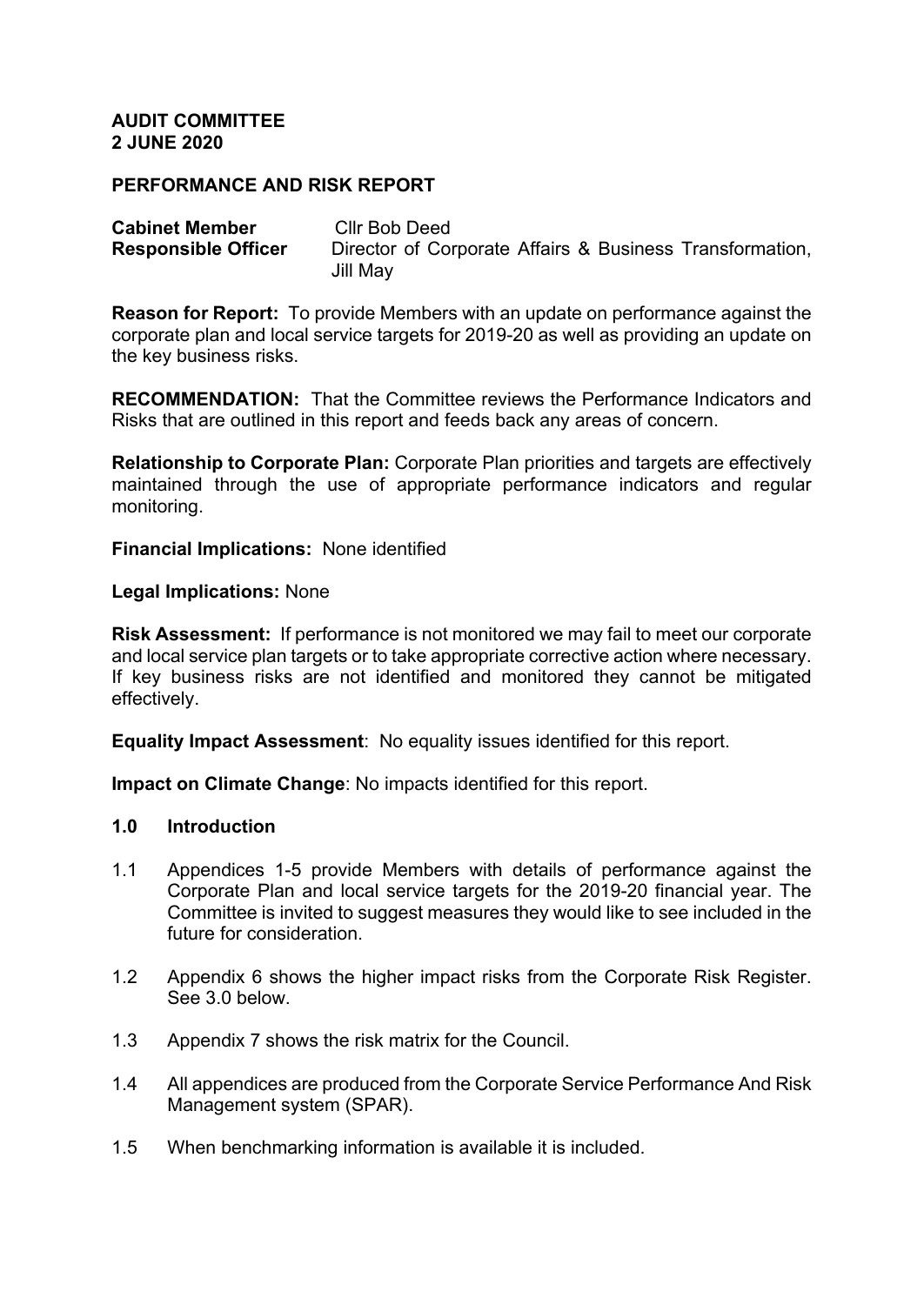## **2.0 Performance**

**Please note that for all areas of the Council the results for March will have been understandably impacted by the effects of the Covid 19 pandemic. There are specific comments on the attached appendices reflecting this.**

Environment Portfolio - Appendix 1

- 2.1 Regarding the Corporate Plan Aim: **Increase recycling and reduce the amount of waste: % of household waste reused, recycled and composted**; the waste service has experienced significantly increased levels of recycling and residual waste during lockdown. The service was adversely affected by staff absences and constraints at the start of the pandemic but services are now mostly operating normally.
- 2.2 Regarding the Corporate Plan Aim: **Reduce our carbon footprint**: There has been some movement on the climate declaration agenda over the last couple of months and the pandemic has had a positive effect on carbon emissions and air quality improvement as has been reported nationally in the press. As part of the work towards recovery ways of capitalising on these positive effects is being considered.

#### Homes Portfolio - Appendix 2

- 2.3 Regarding the Corporate Plan Aim: **Facilitate the housing growth that Mid Devon needs, including affordable housing: Bringing Empty homes into use** has well exceeded the annual target and the number of affordable homes delivered was well above target  $@$  31 December, the quarter 4 figure will not be available until the end of May.
- 2.4 Regarding the Corporate Plan Aim: **Planning and enhancing the built environment:** the Cullompton Masterplan and Delivery Plan and Tiverton Eastern Urban Extension consultations are now completed.
- 2.5 The Planning Inspector's post examination report into the Local Plan Review is expected this month.
- 2.6 **Other:** most measures were either on or above target except for **Average days to re-let** which was just outside the target of 14 days however lettings have been suspended during lockdown. And **Properties with a valid gas safety certificate,** this has been even more difficult during the lockdown with some tenants refusing access or self-isolating. Our contractor has continued to work throughout the lockdown and is to be commended for their work and safe working practices.
- 2.7 Staff have continued to provide a high level of support to tenants working from home during the pandemic. They have also had to deal with increased numbers of homelessness approaches. Repairs staff have been redeployed to maintain corporate assets while non-urgent work has been suspended during the lockdown.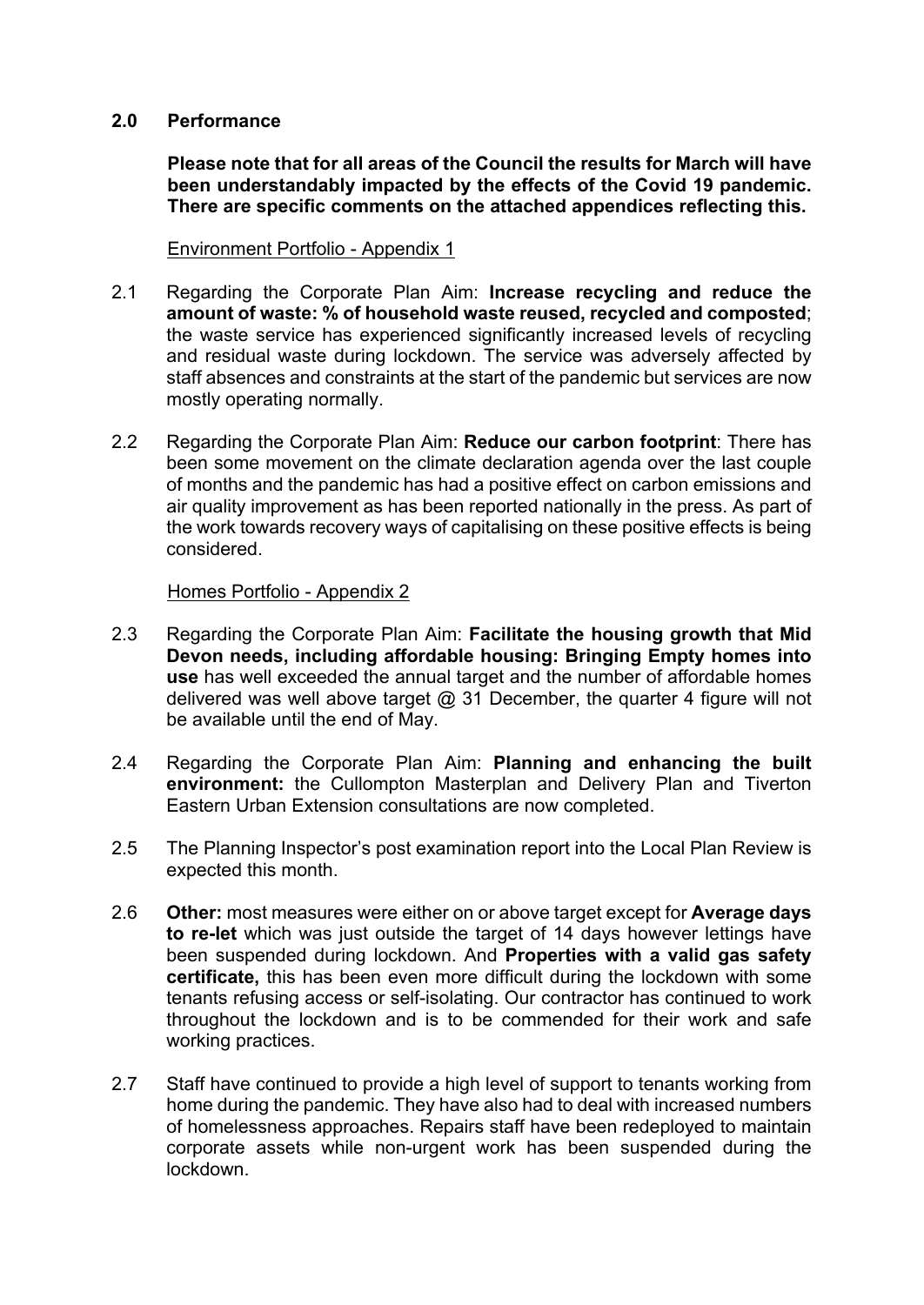## Economy Portfolio - Appendix 3

- 2.8 Regarding the Corporate Plan Aims: **Attract new businesses to the District and Focus on business retention and growth of existing businesses;** we record **Businesses supported,** this includes new and existing businesses.
- 2.9 During the Covid 19 pandemic the Growth and Economic Development service have been heavily involved with processing the business support grants (with Revenues service) and co-ordinating community voluntary groups, they have also taken the lead in the Council's shielding response.

# Community Portfolio - Appendix 4

2.10 The Council's Leisure centres have been closed since 20 March most staff have been furloughed but a number have been re-deployed to other services, including several to the community shielding project. Others include staff helping with back office, grant applications and cleaners to help with the extra hygiene requirements during the pandemic.

### Corporate - Appendix 5

- 2.11 **Working days lost due to sickness** is below target but still better than last year. This is likely to deteriorate because of Covid 19. In addition the current pandemic has made challenging short term sickness and reoccurring patterns more difficult.
- 2.12 The **Response to FOI requests** have been 100% on time since April 2019.
- 2.13 The **% total Council Tax collected** and **% total NNDR collected** are both on target. This has deteriorated since due to the pandemic. Staff have suspended collections work and concentrated on processing small business grants and the council tax relief hardship fund.

# **3.0 Risk**

# **Some risk scores have increased due to the Covid 19 pandemic especially as regards financing and homelessness.**

- 3.1 The Corporate risk register is regularly reviewed by Group Managers and Leadership Team and updated as required.
- 3.2 Risk reports to committees include strategic risks with a current score of 10 or more in accordance with the Risk and Opportunity Management Strategy. (Appendix 6)
- 3.3 Appendix 7 shows the risk matrix for MDDC for this quarter. If risks are not scored they are included in the matrix at their inherent score which will be higher than their current score would be.